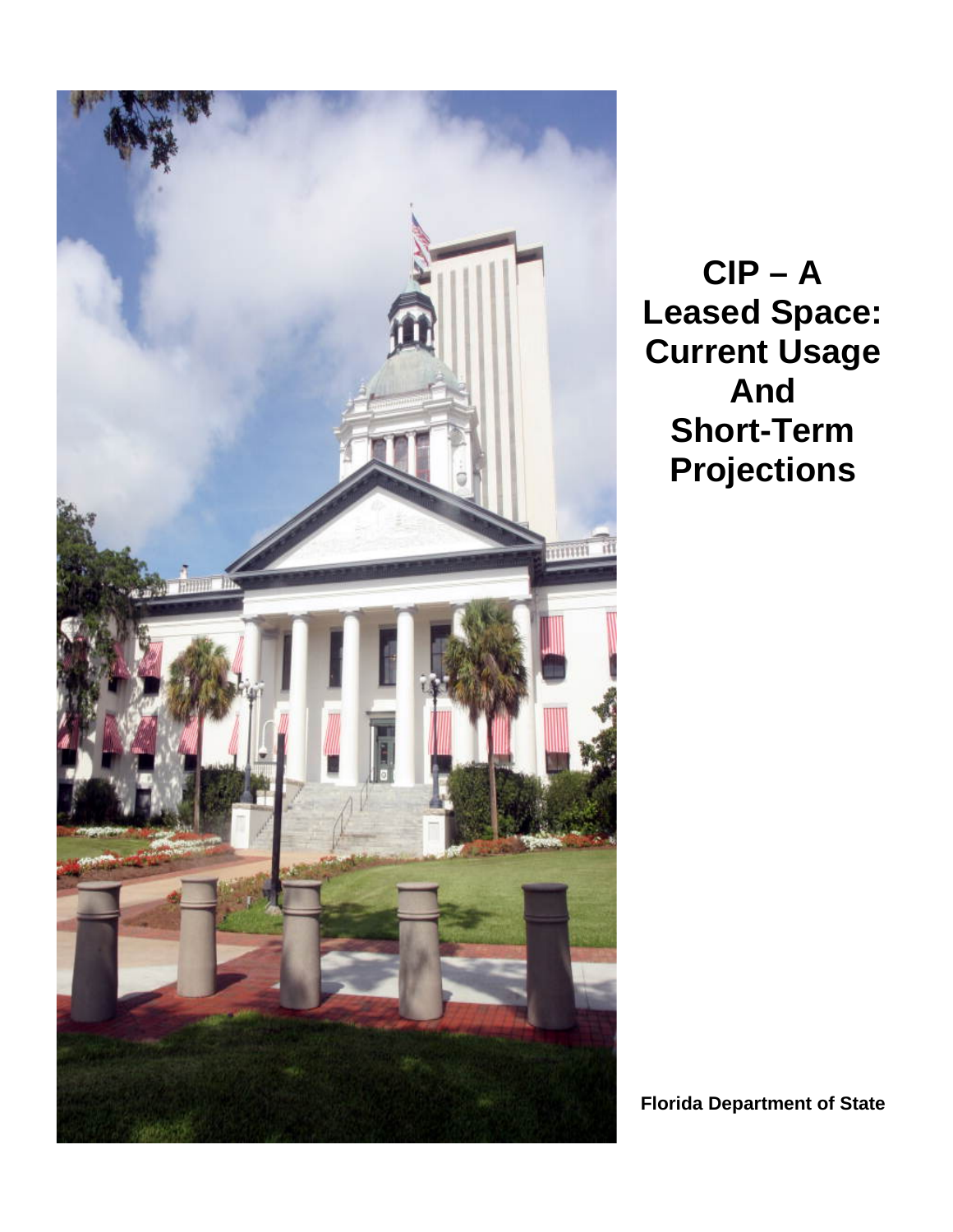| Agency:                       | Department of State/Office of the Secretary/Division of Administrative Services                                                                                                                                                                                                                                                                                                                                                                                                                                                                                                                                                                                                                                                                            |        |                  |            |                                                          |            |               |
|-------------------------------|------------------------------------------------------------------------------------------------------------------------------------------------------------------------------------------------------------------------------------------------------------------------------------------------------------------------------------------------------------------------------------------------------------------------------------------------------------------------------------------------------------------------------------------------------------------------------------------------------------------------------------------------------------------------------------------------------------------------------------------------------------|--------|------------------|------------|----------------------------------------------------------|------------|---------------|
| Service:                      | 45010200 - Executive Direction and Support Services                                                                                                                                                                                                                                                                                                                                                                                                                                                                                                                                                                                                                                                                                                        |        |                  |            |                                                          |            |               |
|                               | LRPP NARRATIVE PAGES DESCRIBING SERVICE-LEVEL LEASE OPTIONS                                                                                                                                                                                                                                                                                                                                                                                                                                                                                                                                                                                                                                                                                                |        |                  | N/A        |                                                          |            |               |
|                               | <b>Currently Occupied Space</b>                                                                                                                                                                                                                                                                                                                                                                                                                                                                                                                                                                                                                                                                                                                            |        |                  |            | <b>Projected Leased Space</b>                            |            |               |
|                               | (square feet)                                                                                                                                                                                                                                                                                                                                                                                                                                                                                                                                                                                                                                                                                                                                              |        |                  |            | (square feet)                                            |            |               |
| <b>STATE-</b>                 | PRIVATELY-                                                                                                                                                                                                                                                                                                                                                                                                                                                                                                                                                                                                                                                                                                                                                 |        |                  |            |                                                          |            |               |
| <b>OWNED</b>                  | <b>OWNED</b>                                                                                                                                                                                                                                                                                                                                                                                                                                                                                                                                                                                                                                                                                                                                               | OTHER* | FY 2013-14       | FY 2014-15 | FY 2015-16                                               | FY 2016-17 | FY 2017-18    |
| 35,686                        | $\bf{0}$                                                                                                                                                                                                                                                                                                                                                                                                                                                                                                                                                                                                                                                                                                                                                   |        | 35,686           | 35,686     | 35,686                                                   | 35,686     | 35,686        |
|                               | % of Total<br>Leased Space<br>Privately-Owned<br>0.00%                                                                                                                                                                                                                                                                                                                                                                                                                                                                                                                                                                                                                                                                                                     |        |                  |            |                                                          |            |               |
| <b>STATE-</b><br><b>OWNED</b> | <b>Annual Costs</b><br>(dollars)<br>PRIVATELY-<br><b>OWNED</b>                                                                                                                                                                                                                                                                                                                                                                                                                                                                                                                                                                                                                                                                                             | OTHER* | FY 2013-14       | FY 2014-15 | <b>Projected Leased Space</b><br>(dollars)<br>FY 2015-16 | FY 2016-17 | FY 2017-18    |
| \$<br>497,412                 | \$                                                                                                                                                                                                                                                                                                                                                                                                                                                                                                                                                                                                                                                                                                                                                         |        | \$<br>497,412 \$ | 497,412 \$ | 497,412 \$                                               | 497,412    | \$<br>497,412 |
|                               | If the agency is considering abrogating a facility lease, how much of the above payments reflect repayment of<br>unamortized capital improvements pursuant to Section 216.043, Florida Statutes?<br>Office of the Secretary and the Division of Administrative services are housed in the R.A. Gray Building and occupy<br>a total of 26,141 sq. ft. of office space. The Divison of Administrative Services is comprised of following units:<br>Office the Director, Bureau of Planning, Budget and Financial Management, Bureau of Departmental Information<br>Systems, Personnel and Central Services sections. The Division of Administrative Service also leases 9,545 sq.ft.<br>of conditioned warehouse space for storage of departmental property. |        |                  |            | N/A                                                      |            |               |
|                               | This operating division has no changes in its leasing needs in Fiscal Year 2013 - 2014.                                                                                                                                                                                                                                                                                                                                                                                                                                                                                                                                                                                                                                                                    |        |                  |            |                                                          |            |               |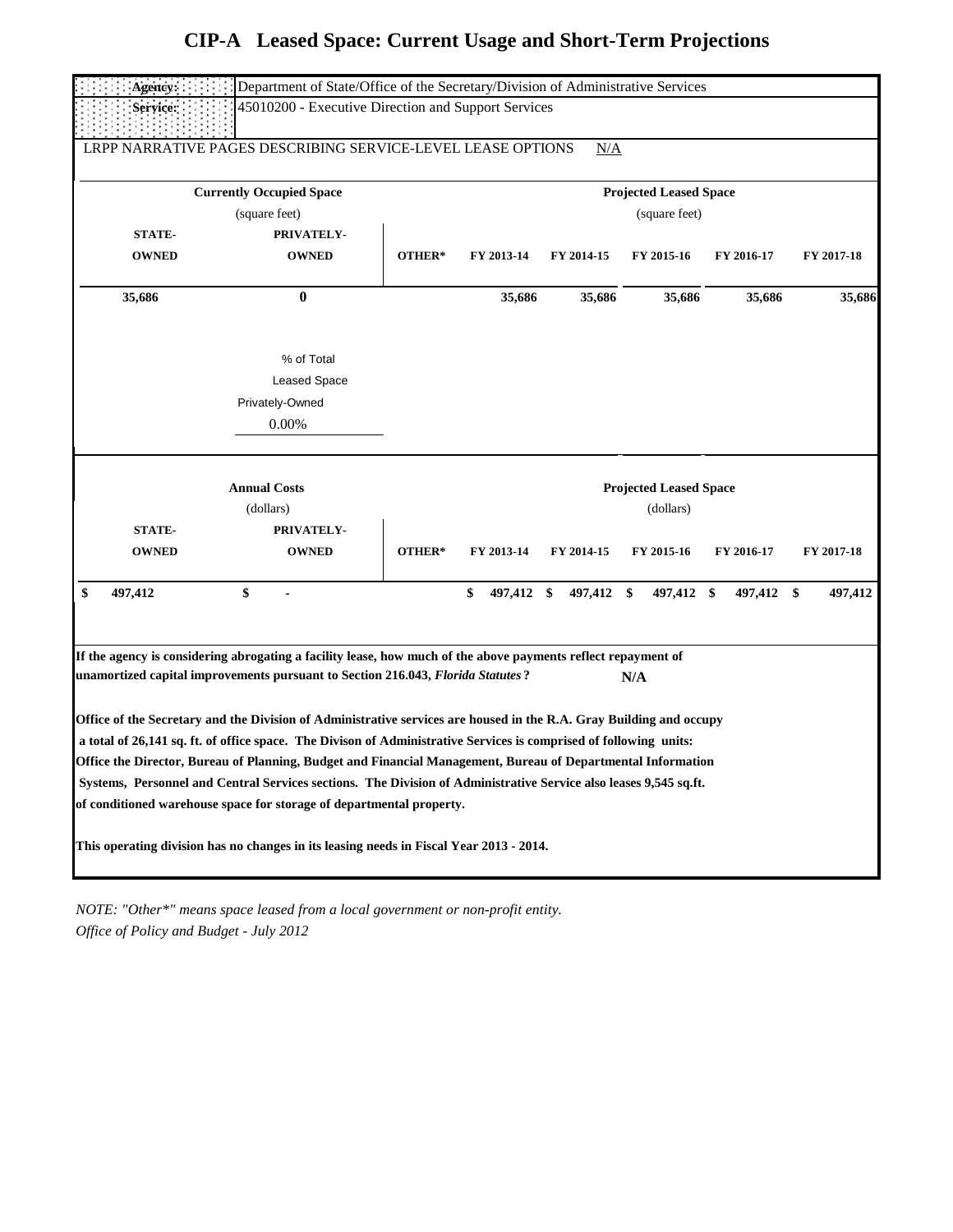| Agency:       | Department of State/Division of Elections                                                                                                                                                                                                                                                                                                                                                                                                                                                                                                                                     |        |               |               |                               |               |               |
|---------------|-------------------------------------------------------------------------------------------------------------------------------------------------------------------------------------------------------------------------------------------------------------------------------------------------------------------------------------------------------------------------------------------------------------------------------------------------------------------------------------------------------------------------------------------------------------------------------|--------|---------------|---------------|-------------------------------|---------------|---------------|
| Service:      | 45100200 - Elections                                                                                                                                                                                                                                                                                                                                                                                                                                                                                                                                                          |        |               |               |                               |               |               |
|               | LRPP NARRATIVE PAGES DESCRIBING SERVICE-LEVEL LEASE OPTIONS                                                                                                                                                                                                                                                                                                                                                                                                                                                                                                                   |        |               | N/A           |                               |               |               |
|               | <b>Currently Occupied Space</b>                                                                                                                                                                                                                                                                                                                                                                                                                                                                                                                                               |        |               |               | <b>Projected Leased Space</b> |               |               |
|               | (square feet)                                                                                                                                                                                                                                                                                                                                                                                                                                                                                                                                                                 |        |               |               | (square feet)                 |               |               |
| <b>STATE-</b> | PRIVATELY-                                                                                                                                                                                                                                                                                                                                                                                                                                                                                                                                                                    |        |               |               |                               |               |               |
| <b>OWNED</b>  | <b>OWNED</b>                                                                                                                                                                                                                                                                                                                                                                                                                                                                                                                                                                  | OTHER* | FY 2013-14    | FY 2014-15    | FY 2015-16                    | FY 2016-17    | FY 2017-18    |
| 9,542         | 4,000                                                                                                                                                                                                                                                                                                                                                                                                                                                                                                                                                                         |        | 21,280        | 21,280        | 21,280                        | 21,280        | 21,280        |
|               | % of Total                                                                                                                                                                                                                                                                                                                                                                                                                                                                                                                                                                    |        |               |               |                               |               |               |
|               | <b>Leased Space</b>                                                                                                                                                                                                                                                                                                                                                                                                                                                                                                                                                           |        |               |               |                               |               |               |
|               | Privately-Owned                                                                                                                                                                                                                                                                                                                                                                                                                                                                                                                                                               |        |               |               |                               |               |               |
|               | 18.80%                                                                                                                                                                                                                                                                                                                                                                                                                                                                                                                                                                        |        |               |               |                               |               |               |
|               | <b>Annual Costs</b>                                                                                                                                                                                                                                                                                                                                                                                                                                                                                                                                                           |        |               |               | <b>Projected Leased Space</b> |               |               |
|               | (dollars)                                                                                                                                                                                                                                                                                                                                                                                                                                                                                                                                                                     |        |               |               | (dollars)                     |               |               |
| <b>STATE-</b> | PRIVATELY-                                                                                                                                                                                                                                                                                                                                                                                                                                                                                                                                                                    |        |               |               |                               |               |               |
| <b>OWNED</b>  | <b>OWNED</b>                                                                                                                                                                                                                                                                                                                                                                                                                                                                                                                                                                  | OTHER* | FY 2013-14    | FY 2014-15    | FY 2015-16                    | FY 2016-17    | FY 2017-18    |
| \$<br>163,932 | \$<br>87,164                                                                                                                                                                                                                                                                                                                                                                                                                                                                                                                                                                  |        | \$<br>250,359 | \$<br>253,092 | 255,905<br>\$                 | \$<br>258,799 | \$<br>261,772 |
|               | If the agency is considering abrogating a facility lease, how much of the above payments reflect repayment of<br>unamortized capital improvements pursuant to Section 216.043, Florida. Statutes .? N/A<br>The Division of Elections is housed in the R.A. Gray Building and the Clifton Building and occupies a total of 13,542 sq. ft. of<br>office space. This office space includes the Director's Office, Bureau of Voter Registration, and the Bureau of Election<br>Records. The Bureau of Voting Systems Certification occupies 4000 sq. ft. of the Clifton Building. |        |               |               |                               |               |               |
|               | This operating division has no changes in its leasing needs in Fiscal Year 2013 - 2014.                                                                                                                                                                                                                                                                                                                                                                                                                                                                                       |        |               |               |                               |               |               |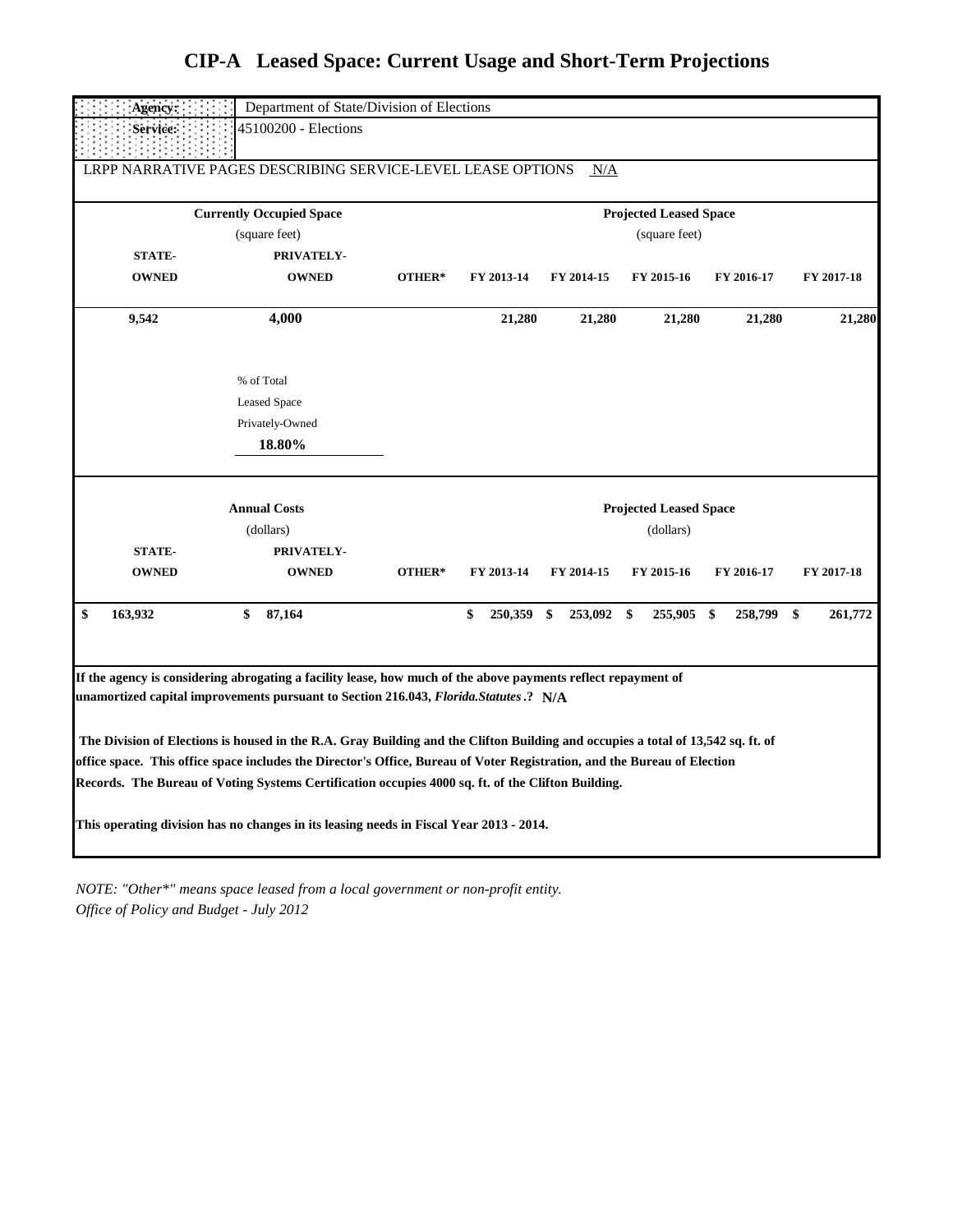| Agency:       |                                                                                                                            |        |                  |            |                               |            |                                                     |  |  |  |
|---------------|----------------------------------------------------------------------------------------------------------------------------|--------|------------------|------------|-------------------------------|------------|-----------------------------------------------------|--|--|--|
|               | Department of State/Division of Historical Resources                                                                       |        |                  |            |                               |            |                                                     |  |  |  |
| Service:      | 45200700 - Historical Resources Preservation and Exhibition                                                                |        |                  |            |                               |            |                                                     |  |  |  |
|               | LRPP NARRATIVE PAGES DESCRIBING SERVICE-LEVEL LEASE OPTIONS N/A                                                            |        |                  |            |                               |            |                                                     |  |  |  |
|               | <b>Currently Occupied Space</b>                                                                                            |        |                  |            | <b>Projected Leased Space</b> |            |                                                     |  |  |  |
|               | (square feet)                                                                                                              |        | (square feet)    |            |                               |            | FY 2017-18<br>39,402<br>FY 2017-18<br>\$<br>676,939 |  |  |  |
| <b>STATE-</b> | PRIVATELY-                                                                                                                 |        |                  |            |                               |            |                                                     |  |  |  |
| <b>OWNED</b>  | <b>OWNED</b>                                                                                                               | OTHER* | FY 2013-14       | FY 2014-15 | FY 2015-16                    | FY 2016-17 |                                                     |  |  |  |
| 39,402        | ۰                                                                                                                          |        | 39,402           | 39,402     | 39,402                        | 39,402     |                                                     |  |  |  |
|               | % of Total                                                                                                                 |        |                  |            |                               |            |                                                     |  |  |  |
|               | <b>Leased Space</b>                                                                                                        |        |                  |            |                               |            |                                                     |  |  |  |
|               | Privately-Owned                                                                                                            |        |                  |            |                               |            |                                                     |  |  |  |
|               | 0.00%                                                                                                                      |        |                  |            |                               |            |                                                     |  |  |  |
|               | <b>Annual Costs</b>                                                                                                        |        |                  |            | <b>Projected Leased Space</b> |            |                                                     |  |  |  |
|               | (dollars)                                                                                                                  |        | (dollars)        |            |                               |            |                                                     |  |  |  |
| STATE-        | PRIVATELY-                                                                                                                 |        |                  |            |                               |            |                                                     |  |  |  |
| <b>OWNED</b>  | <b>OWNED</b>                                                                                                               | OTHER* | FY 2013-14       | FY 2014-15 | FY 2015-16                    | FY 2016-17 |                                                     |  |  |  |
|               |                                                                                                                            |        |                  |            |                               |            |                                                     |  |  |  |
| \$<br>684,095 | \$                                                                                                                         |        | \$<br>676,939 \$ | 676,939 \$ | 676,939 \$                    | 676,939    |                                                     |  |  |  |
|               |                                                                                                                            |        |                  |            |                               |            |                                                     |  |  |  |
|               |                                                                                                                            |        |                  |            |                               |            |                                                     |  |  |  |
|               |                                                                                                                            |        |                  |            |                               |            |                                                     |  |  |  |
|               | If the agency is considering abrogating a facility lease, how much of the above payments reflect repayment of              |        |                  |            |                               |            |                                                     |  |  |  |
|               | unamortized capital improvements pursuant to Section 216.043, Florida. Statutes .? N/A                                     |        |                  |            |                               |            |                                                     |  |  |  |
|               | The Division of Historical Resources is housed in the R. A. Gray Building and occupies 39,402 sq. ft. of office space.     |        |                  |            |                               |            |                                                     |  |  |  |
|               | This office space includes the Director's Office, Bureau of Historic Preservation and the artifact conservation facilities |        |                  |            |                               |            |                                                     |  |  |  |
|               | of the Bureau of Archaeological Research.                                                                                  |        |                  |            |                               |            |                                                     |  |  |  |
|               | This operating division has no changes to its leasing needs in Fiscal Year 2013 - 2014.                                    |        |                  |            |                               |            |                                                     |  |  |  |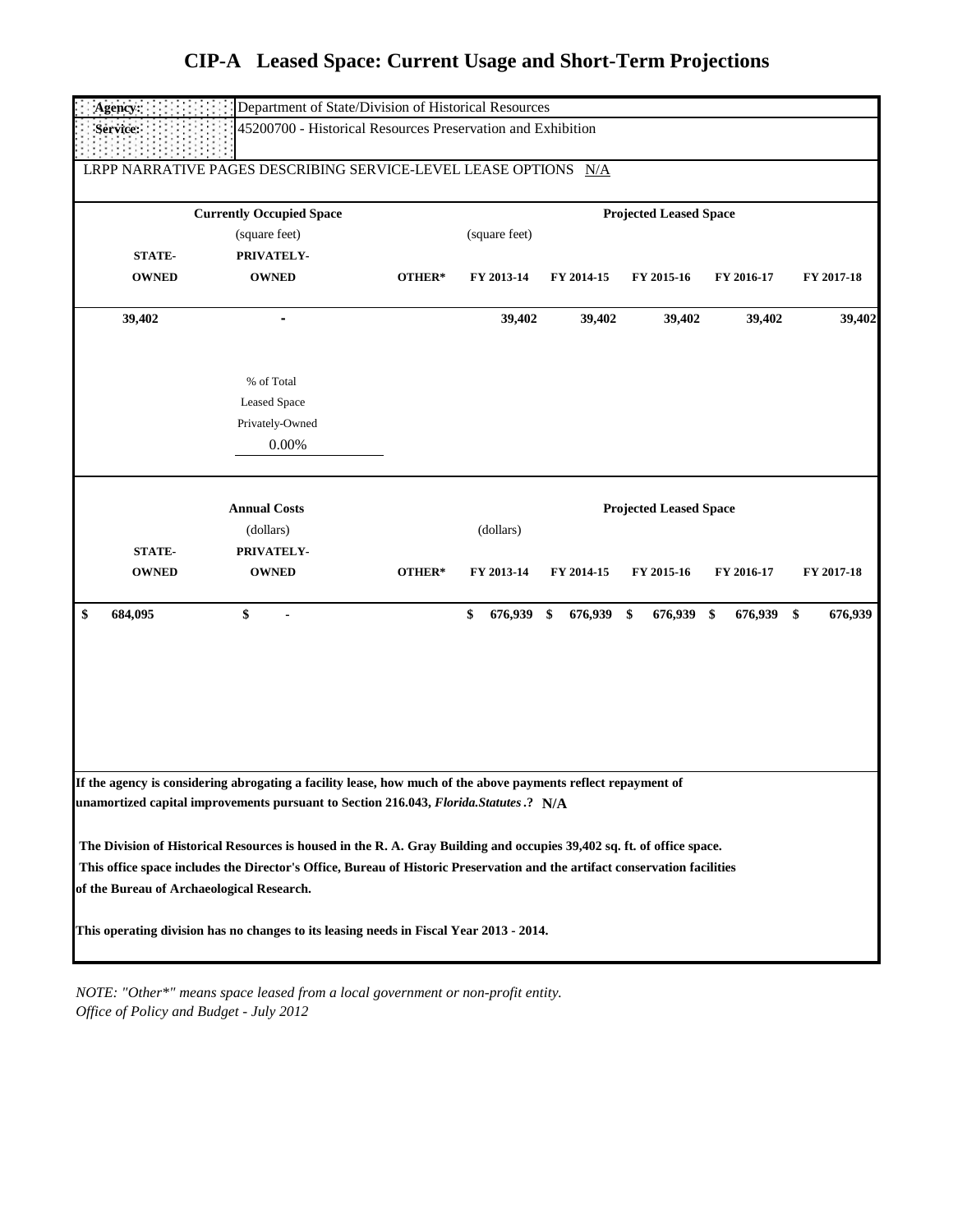| Agency:<br>Department of State/Division of Corporations |                                                                                                                                                                                                         |        |               |            |                               |            |            |  |
|---------------------------------------------------------|---------------------------------------------------------------------------------------------------------------------------------------------------------------------------------------------------------|--------|---------------|------------|-------------------------------|------------|------------|--|
| Service:                                                | 45300100 - Commercial Recordings and Registrations                                                                                                                                                      |        |               |            |                               |            |            |  |
|                                                         | LRPP NARRATIVE PAGES DESCRIBING SERVICE-LEVEL LEASE OPTIONS                                                                                                                                             |        |               | N/A        |                               |            |            |  |
|                                                         | <b>Currently Occupied Space</b>                                                                                                                                                                         |        |               |            | <b>Projected Leased Space</b> |            |            |  |
|                                                         | (square feet)                                                                                                                                                                                           |        | (square feet) |            |                               |            |            |  |
| STATE-                                                  | PRIVATELY-                                                                                                                                                                                              |        |               |            |                               |            |            |  |
| <b>OWNED</b>                                            | <b>OWNED</b>                                                                                                                                                                                            | OTHER* | FY 2013-14    | FY 2014-15 | FY 2015-16                    | FY 2016-17 | FY 2017-18 |  |
| $\boldsymbol{0}$                                        | 32,502                                                                                                                                                                                                  |        | 32,502        | 32,502     | 32,502                        | 32,502     | 32,502     |  |
|                                                         | % of Total                                                                                                                                                                                              |        |               |            |                               |            |            |  |
|                                                         | <b>Leased Space</b>                                                                                                                                                                                     |        |               |            |                               |            |            |  |
|                                                         | Privately-Owned                                                                                                                                                                                         |        |               |            |                               |            |            |  |
|                                                         | 100%                                                                                                                                                                                                    |        |               |            |                               |            |            |  |
|                                                         | <b>Annual Costs</b>                                                                                                                                                                                     |        |               |            | <b>Projected Leased Space</b> |            |            |  |
|                                                         | (dollars)                                                                                                                                                                                               |        | (dollars)     |            |                               |            |            |  |
| STATE-                                                  | PRIVATELY-                                                                                                                                                                                              |        |               |            |                               |            |            |  |
| <b>OWNED</b>                                            | <b>OWNED</b>                                                                                                                                                                                            | OTHER* | FY 2013-14    | FY 2014-15 | FY 2015-16                    | FY 2016-17 | FY 2017-18 |  |
| \$0                                                     | \$685,475                                                                                                                                                                                               |        | \$702,260     | \$724,470  | \$747,329 \$                  | 770,839    | \$794,999  |  |
|                                                         |                                                                                                                                                                                                         |        |               |            |                               |            |            |  |
|                                                         |                                                                                                                                                                                                         |        |               |            |                               |            |            |  |
|                                                         |                                                                                                                                                                                                         |        |               |            |                               |            |            |  |
|                                                         | If the agency is considering abrogating a facility lease, how much of the above payments reflect repayment of<br>unamortized capital improvements pursuant to Section 216.043, Florida. Statutes .? N/A |        |               |            |                               |            |            |  |
|                                                         | The Division of Corporations Director's Office, Bureau of Commericial Information Services, and Bureau of<br>Recordings are housed in the Clifton Building and occupy 32,502 sq. ft. of office space.   |        |               |            |                               |            |            |  |
|                                                         | This operating division has no changes in its leasing needs in Fiscal Year 2013-2014.                                                                                                                   |        |               |            |                               |            |            |  |
|                                                         |                                                                                                                                                                                                         |        |               |            |                               |            |            |  |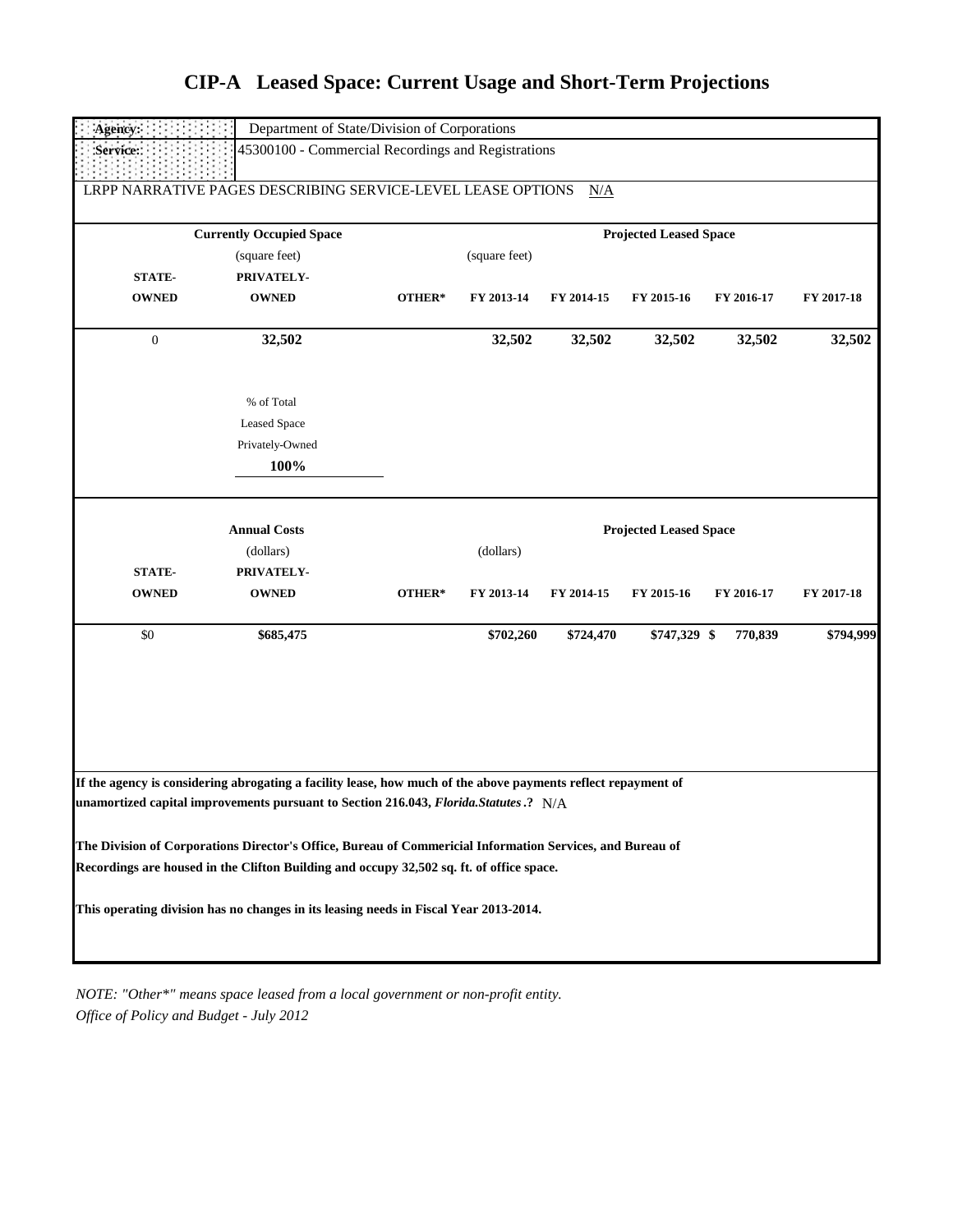| Agency:<br>Department of State/Division of Library and Information Services                                                                                  |                                                                                       |        |                                                                                                                                                                                                                                                                                                                                                                                                                                                                                                                                                                                                                                                                                                                                                                                                                                                                                                                                                                                                                                       |  |  |  |  |  |  |  |  |
|--------------------------------------------------------------------------------------------------------------------------------------------------------------|---------------------------------------------------------------------------------------|--------|---------------------------------------------------------------------------------------------------------------------------------------------------------------------------------------------------------------------------------------------------------------------------------------------------------------------------------------------------------------------------------------------------------------------------------------------------------------------------------------------------------------------------------------------------------------------------------------------------------------------------------------------------------------------------------------------------------------------------------------------------------------------------------------------------------------------------------------------------------------------------------------------------------------------------------------------------------------------------------------------------------------------------------------|--|--|--|--|--|--|--|--|
| 45400100 - Library and Information Services<br>Service:                                                                                                      |                                                                                       |        |                                                                                                                                                                                                                                                                                                                                                                                                                                                                                                                                                                                                                                                                                                                                                                                                                                                                                                                                                                                                                                       |  |  |  |  |  |  |  |  |
|                                                                                                                                                              | LRPP NARRATIVE PAGES DESCRIBING SERVICE-LEVEL LEASE OPTIONS                           |        |                                                                                                                                                                                                                                                                                                                                                                                                                                                                                                                                                                                                                                                                                                                                                                                                                                                                                                                                                                                                                                       |  |  |  |  |  |  |  |  |
|                                                                                                                                                              | <b>Currently Occupied Space</b>                                                       |        |                                                                                                                                                                                                                                                                                                                                                                                                                                                                                                                                                                                                                                                                                                                                                                                                                                                                                                                                                                                                                                       |  |  |  |  |  |  |  |  |
|                                                                                                                                                              | (square feet)                                                                         |        | N/A<br><b>Projected Leased Space</b><br>(square feet)<br>FY 2013-14<br>FY 2014-15<br>FY 2015-16<br>FY 2016-17<br>FY 2017-18<br>142,658<br>142,658<br>142,658<br>142,658<br>142,658<br><b>Projected Leased Space</b><br>(dollars)<br>FY 2013-14<br>FY 2014-15<br>FY 2015-16<br>FY 2016-17<br>FY 2017-18<br>\$1,739,692<br>\$1,739,692<br>$$1,739,692$ $$1,739,692$ $$$<br>1,739,692<br>If the agency is considering abrogating a facility lease, how much of the above payments reflect repayment of<br>The Division of Library and Information Services is housed in the R. A. Gray Building, State Records Center and the Capitol<br>The Division of Library and Information Services includes the Bureau of Library Development, Bureau of Archives and Records<br>Management, Bureau of Information Access Services, and Bureau of Library and Network Services. The offices of these Bureaus<br>The State Records Center occupies 50,110 sq. ft of office and storage space. The Division's Legislative Library is housed in Room |  |  |  |  |  |  |  |  |
| <b>STATE-</b>                                                                                                                                                | PRIVATELY-                                                                            |        |                                                                                                                                                                                                                                                                                                                                                                                                                                                                                                                                                                                                                                                                                                                                                                                                                                                                                                                                                                                                                                       |  |  |  |  |  |  |  |  |
| <b>OWNED</b>                                                                                                                                                 | <b>OWNED</b>                                                                          | OTHER* |                                                                                                                                                                                                                                                                                                                                                                                                                                                                                                                                                                                                                                                                                                                                                                                                                                                                                                                                                                                                                                       |  |  |  |  |  |  |  |  |
| 142,658                                                                                                                                                      | $\bf{0}$                                                                              |        |                                                                                                                                                                                                                                                                                                                                                                                                                                                                                                                                                                                                                                                                                                                                                                                                                                                                                                                                                                                                                                       |  |  |  |  |  |  |  |  |
|                                                                                                                                                              | % of Total                                                                            |        |                                                                                                                                                                                                                                                                                                                                                                                                                                                                                                                                                                                                                                                                                                                                                                                                                                                                                                                                                                                                                                       |  |  |  |  |  |  |  |  |
|                                                                                                                                                              | <b>Leased Space</b>                                                                   |        |                                                                                                                                                                                                                                                                                                                                                                                                                                                                                                                                                                                                                                                                                                                                                                                                                                                                                                                                                                                                                                       |  |  |  |  |  |  |  |  |
|                                                                                                                                                              | Privately-Owned                                                                       |        |                                                                                                                                                                                                                                                                                                                                                                                                                                                                                                                                                                                                                                                                                                                                                                                                                                                                                                                                                                                                                                       |  |  |  |  |  |  |  |  |
|                                                                                                                                                              | 0.00%                                                                                 |        |                                                                                                                                                                                                                                                                                                                                                                                                                                                                                                                                                                                                                                                                                                                                                                                                                                                                                                                                                                                                                                       |  |  |  |  |  |  |  |  |
|                                                                                                                                                              | <b>Annual Costs</b>                                                                   |        |                                                                                                                                                                                                                                                                                                                                                                                                                                                                                                                                                                                                                                                                                                                                                                                                                                                                                                                                                                                                                                       |  |  |  |  |  |  |  |  |
|                                                                                                                                                              | (dollars)                                                                             |        |                                                                                                                                                                                                                                                                                                                                                                                                                                                                                                                                                                                                                                                                                                                                                                                                                                                                                                                                                                                                                                       |  |  |  |  |  |  |  |  |
| <b>STATE-</b>                                                                                                                                                | PRIVATELY-                                                                            |        |                                                                                                                                                                                                                                                                                                                                                                                                                                                                                                                                                                                                                                                                                                                                                                                                                                                                                                                                                                                                                                       |  |  |  |  |  |  |  |  |
| <b>OWNED</b>                                                                                                                                                 | <b>OWNED</b>                                                                          | OTHER* |                                                                                                                                                                                                                                                                                                                                                                                                                                                                                                                                                                                                                                                                                                                                                                                                                                                                                                                                                                                                                                       |  |  |  |  |  |  |  |  |
| 1,739,913<br>\$                                                                                                                                              | \$                                                                                    |        |                                                                                                                                                                                                                                                                                                                                                                                                                                                                                                                                                                                                                                                                                                                                                                                                                                                                                                                                                                                                                                       |  |  |  |  |  |  |  |  |
|                                                                                                                                                              |                                                                                       |        |                                                                                                                                                                                                                                                                                                                                                                                                                                                                                                                                                                                                                                                                                                                                                                                                                                                                                                                                                                                                                                       |  |  |  |  |  |  |  |  |
|                                                                                                                                                              | unamortized capital improvements pursuant to Section 216.043, Florida. Statutes.      |        |                                                                                                                                                                                                                                                                                                                                                                                                                                                                                                                                                                                                                                                                                                                                                                                                                                                                                                                                                                                                                                       |  |  |  |  |  |  |  |  |
|                                                                                                                                                              |                                                                                       |        |                                                                                                                                                                                                                                                                                                                                                                                                                                                                                                                                                                                                                                                                                                                                                                                                                                                                                                                                                                                                                                       |  |  |  |  |  |  |  |  |
|                                                                                                                                                              | and occupies a total of 142,658 sq. ft. of State Owned Leased Space.                  |        |                                                                                                                                                                                                                                                                                                                                                                                                                                                                                                                                                                                                                                                                                                                                                                                                                                                                                                                                                                                                                                       |  |  |  |  |  |  |  |  |
|                                                                                                                                                              |                                                                                       |        |                                                                                                                                                                                                                                                                                                                                                                                                                                                                                                                                                                                                                                                                                                                                                                                                                                                                                                                                                                                                                                       |  |  |  |  |  |  |  |  |
|                                                                                                                                                              |                                                                                       |        |                                                                                                                                                                                                                                                                                                                                                                                                                                                                                                                                                                                                                                                                                                                                                                                                                                                                                                                                                                                                                                       |  |  |  |  |  |  |  |  |
|                                                                                                                                                              |                                                                                       |        |                                                                                                                                                                                                                                                                                                                                                                                                                                                                                                                                                                                                                                                                                                                                                                                                                                                                                                                                                                                                                                       |  |  |  |  |  |  |  |  |
| and the Director's Office are housed in the R. A. Gray Building and occupy 37,530 sq. ft. of office space and 51,852 sq. ft of<br>conditioned storage space. |                                                                                       |        |                                                                                                                                                                                                                                                                                                                                                                                                                                                                                                                                                                                                                                                                                                                                                                                                                                                                                                                                                                                                                                       |  |  |  |  |  |  |  |  |
|                                                                                                                                                              | 701 of the Capitol Building and occupies 4,260 sq. ft. of office space.               |        |                                                                                                                                                                                                                                                                                                                                                                                                                                                                                                                                                                                                                                                                                                                                                                                                                                                                                                                                                                                                                                       |  |  |  |  |  |  |  |  |
|                                                                                                                                                              | This operating division has no changes to its leasing needs in Fiscal Year 2013-2014. |        |                                                                                                                                                                                                                                                                                                                                                                                                                                                                                                                                                                                                                                                                                                                                                                                                                                                                                                                                                                                                                                       |  |  |  |  |  |  |  |  |